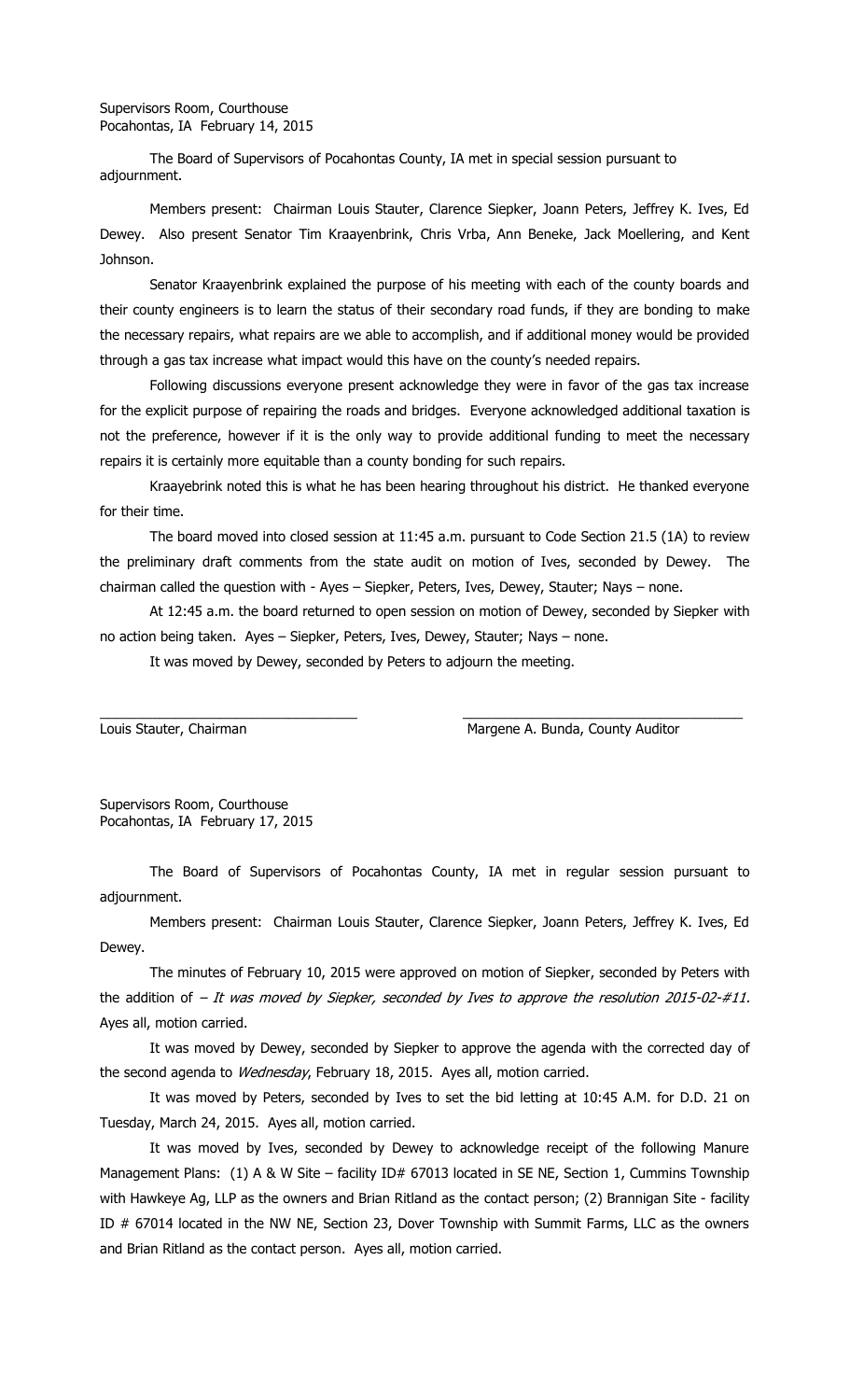The board received an overview and update from The Schneider Corp representatives Jeff Lewis and Ryan Poots, GIS Project Managers, Ryan S. Smith, Business Development Manager. Jeff Lewis noted as the GIS Coordinators they are on site one day per month and are available for assistance any day of the work week with 144 project hours committed to Pocahontas County. They have been assisting with the sheriff's office as they implement the next generation of 911, working with the assessor's office with their ag land program, and assisting the county engineer in drainage areas. They upload each day via Shop Vac which has provided for 73 unique visits to the county's site to upload everything to Beacon. They will be providing monthly progress reports as their goal is to help educate the boards of supervisors across the state what the programs can do for them.

It being 10:30 a.m. the board proceeded with the first Public Hearing. Ann Beneke, County Attorney advised the Becks will not be present, however they have provided the required \$3,600.00 for final payment. Proofs of publication are on file with the auditor. It was moved by Dewey, seconded by Peters to adopt the resolution for the sale of Parcel 1 of Parcel F of the old cement plant property to Thomas and Terri Beck. The chairman called the question with the following recorded vote: Ayes - Siepker, Peters, Ives, Dewey, Stauter; Nays – none. Whereby the resolution is duly adopted to-wit:

## **RESOLUTION 2015 – 02 - # 13**

**WHEREAS.** a public hearing on February 17, 2015**,** at 10:30 A.M was held for approval of sale by Pocahontas County to Thomas J. Beck and Teri L. Beck, husband and wife, Clarks Ag Supply, Clarks, Nebraska, of property consisting of .27 acres located south of Highway 3 in the City of Pocahontas, Iowa, otherwise known as the "old cement plant" property, and more particularly described as follows:

**Description:** Parcel 1 of Parcel F

A part of Parcel F in part of the Auditor's subdivision of Outlot 1 in the North Half of the Northeast Fractional Quarter (N 1/2 NE FRAC 1/4) of Section 6, Township 91 North, Range 32 West of the 5th PM, Pocahontas County, Iowa, and being more particularly described as follows:

Commencing at the Northeast (NE) Corner of the Northeast Fractional Quarter (NE FRAC 1/4) of said Section 6; Thence on an assumed bearing of North 90° 00' 00" West, along the North line of said Northeast Fractional Quarter (NE FRAC 1/4), 1593.48 feet to the Northerly extension of the West line of Parcel F as shown on a plat of survey by W. C. Otto dated August 31, 1963; thence South 00° 01' 10" East, along said Northerly extension of the West line of Parcel F, 60.16 feet to the South right-of-way line of Iowa Highway No. 3, said point also being the Point of Beginning. Thence South 00° 01' 10" East, along the West line of said Parcel F, 145.72 feet; Thence North 89° 51' 56" East, 80.00 feet to the East line of said Parcel F; Thence North 00° 01' 10" West, along said East line, 145.52 feet to the South rightof-way line of Iowa Highway No. 3; Thence North 89° 59' 29" West, along said south right-of-way line, 80.00 feet to the Point of Beginning. This hearing was held pursuant to Section 331.361 of the Code of Iowa.

**WHEREAS** the Pocahontas County Board of Supervisors finds that the above described property, a lot south of Highway 3 in the City of Pocahontas, Iowa is a proposed site for renovation and new business. Further, the Pocahontas County Board of Supervisors finds that the offered price of \$4,500 is fair and reasonable.

**FURTHER**, a public purpose under Iowa Code Chapter 15 entitled "Economic Development Authority" will reasonably be accomplished by sale of the above-described property to Thomas J. Beck and Teri L. Beck.

**BE IT RESOLVED** that the Pocahontas County Board of Supervisors hereby approves the sale of the above-described property to Thomas J. Beck and Teri L. Beck. Further, the Pocahontas County Board of Supervisors authorizes the execution of a Warranty Deed of the above described property to Thomas J. Beck and Teri L. Beck, husband and wife, the execution of any other documents necessary for completion of the conveyance of this property, and the payment of other costs incidental to this sale.

**BE IT FURTHER RESOLVED** that the method of sale of the above-described property shall be by contract for valuable consideration. The method of sale is believed to be in the best interest of Pocahontas County. Dated this 17th day of February, 2015.

Chairman Stauter signed the contract and the warranty deed with all documents notarized and recorded by the county attorney.

It being 10:40 a.m. the board proceeded with the second Public Hearing. Ann Beneke, County Attorney presented the resolution for the sale of Parcel 2. Proofs of publication are on file with the